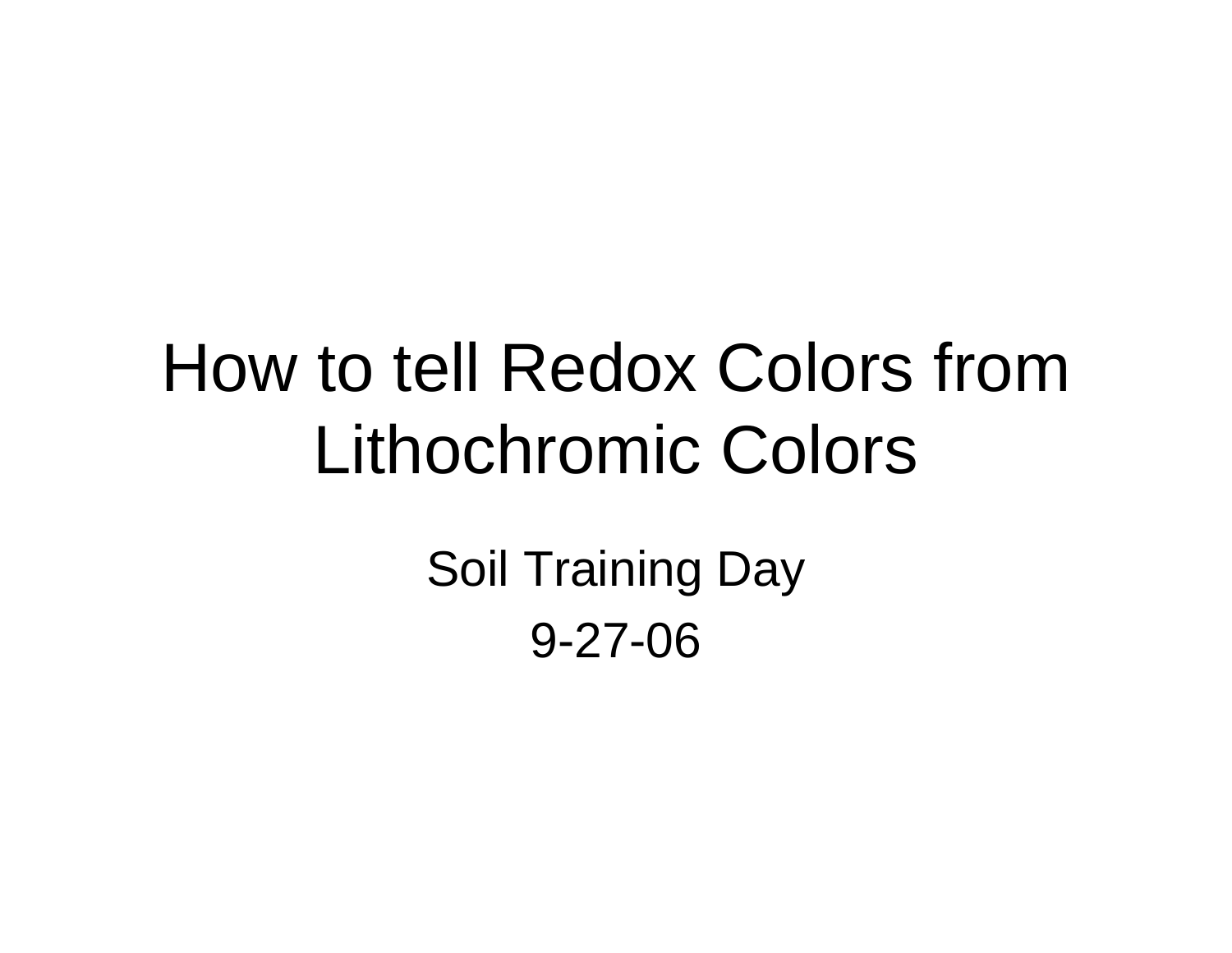## Grey Colors – the process that causes them

- You can get gray colors several ways *Nou* **–**
	- **Saturation and reduction of Saturation and reduction of Mn and Fe**
	- **Primary mineral color in rocks Primary mineral color in rocks**
	- **Intense, long term leaching from an A or E Intense, long term leaching from an A or E horizon horizon**
	- **Unmodified, unsaturated gray sand parent material material**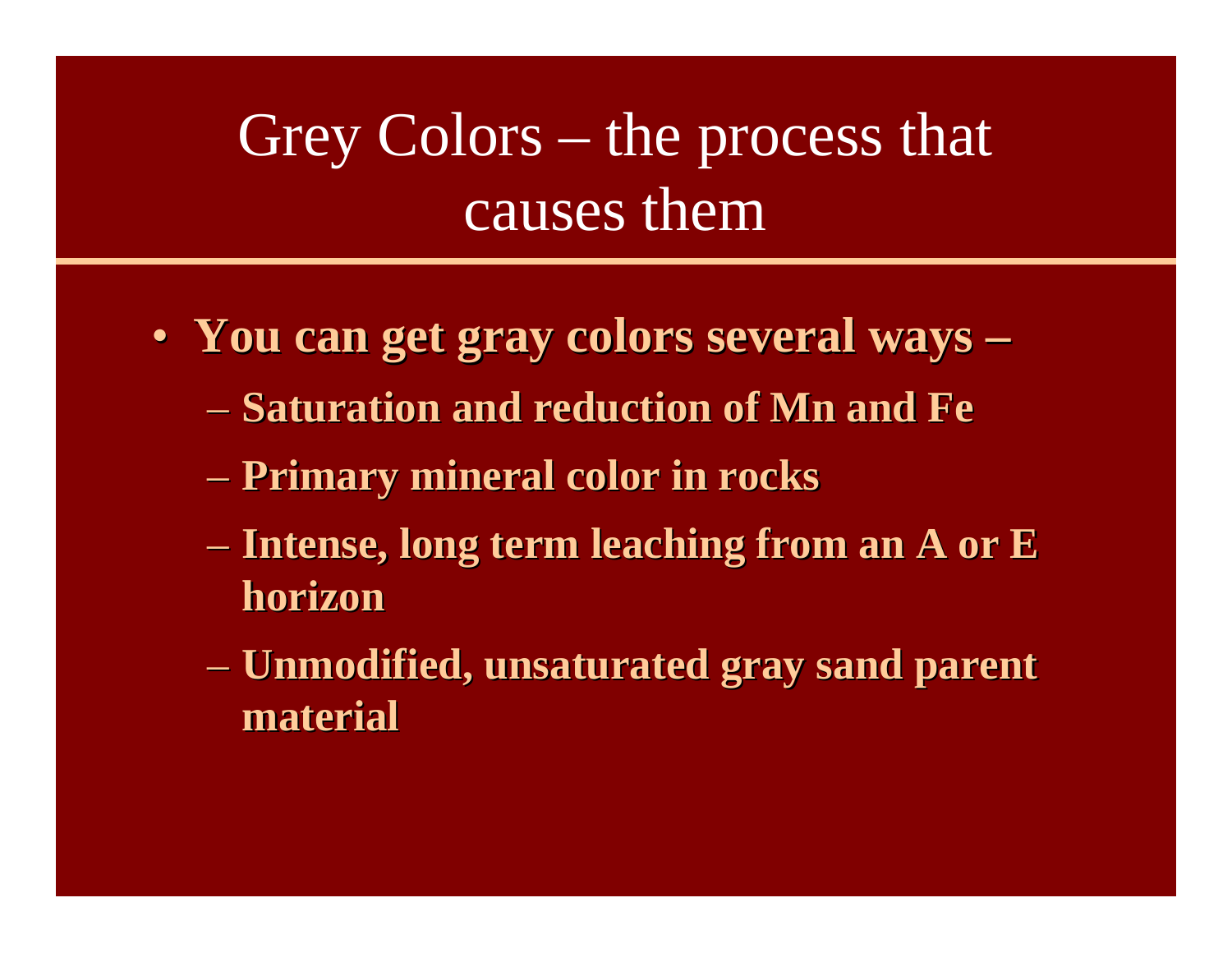#### Red Colors and the state of the the processes that cause them

- 1. Release of Fe-bearing compounds from primary weathering.
- 2. Concentration of oxidized Fe minerals.
- 3. Precipitation of reduced Fe that comes into contact with gaseous oxygen.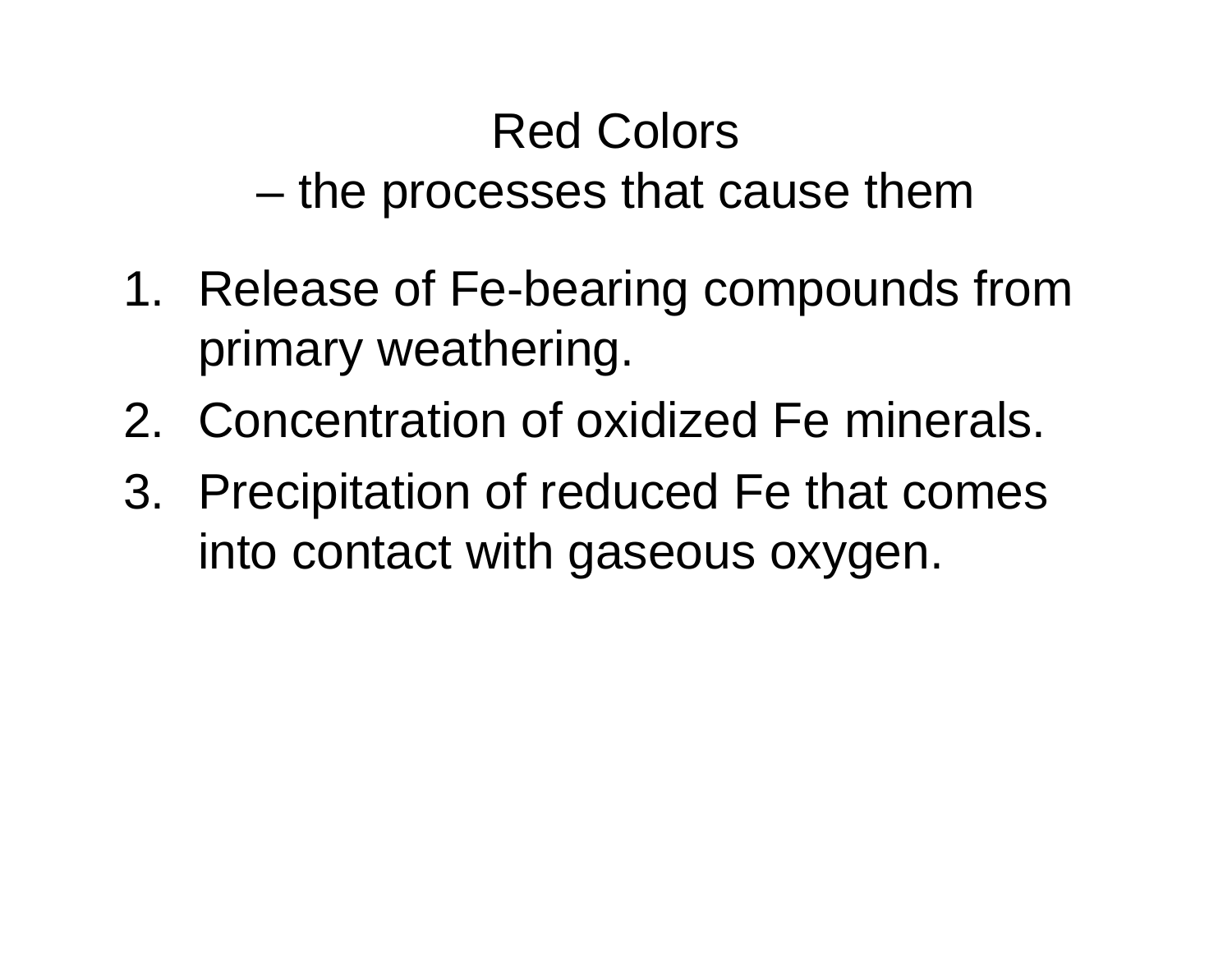#### Black Colors and the state of the the processes that cause them

- 1. Release of dark-colored compounds from primary weathering.
- 2. Concentration of oxidized Mn minerals.
- 3. Precipitation of reduced Mn that comes into contact with gaseous oxygen.
- 4. Pieces of charcoal or coal.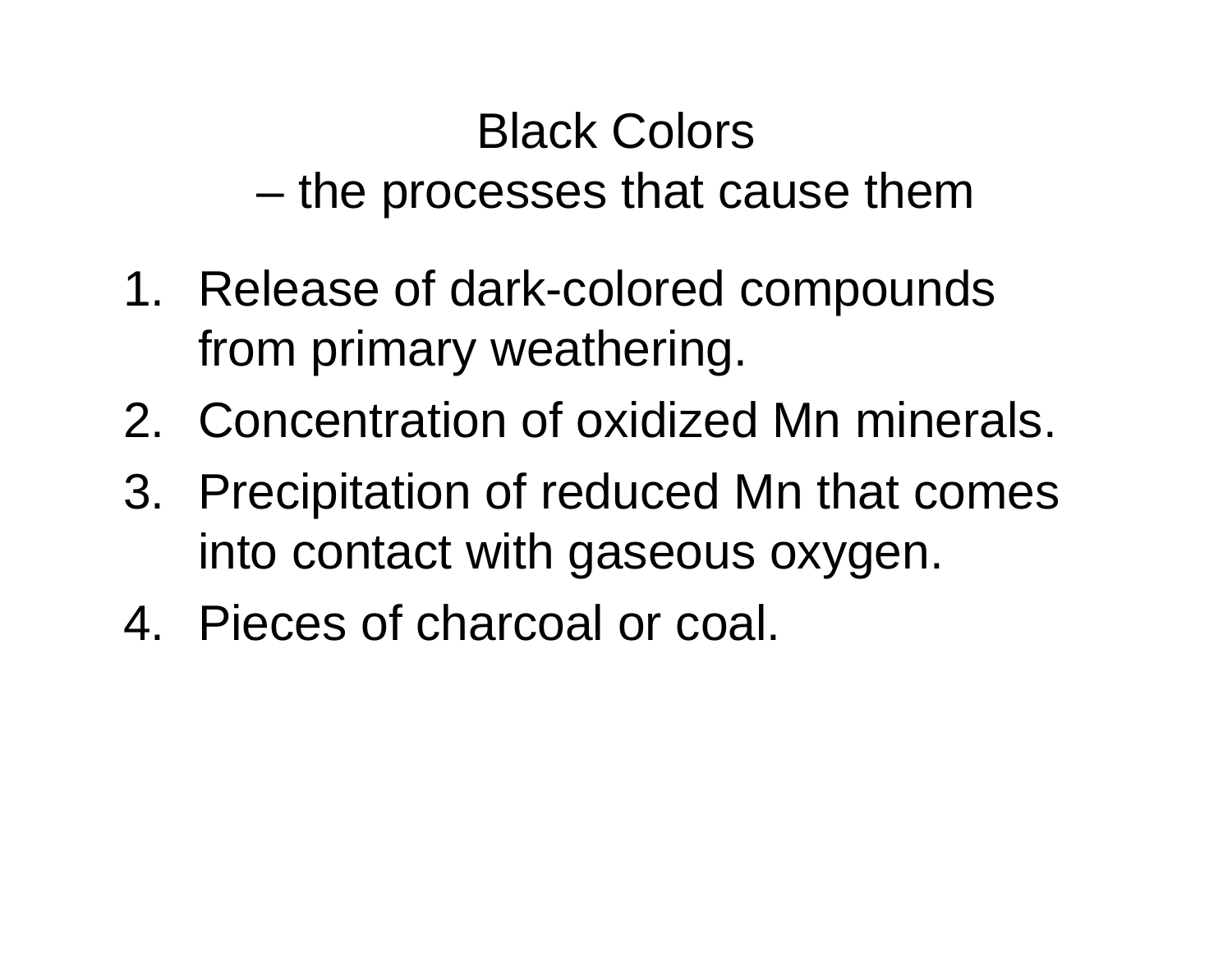## How to tell the process?

• To rule out mistaking weathering colors from redox colors, look for the originial rock structure, rocks, and mineral structures.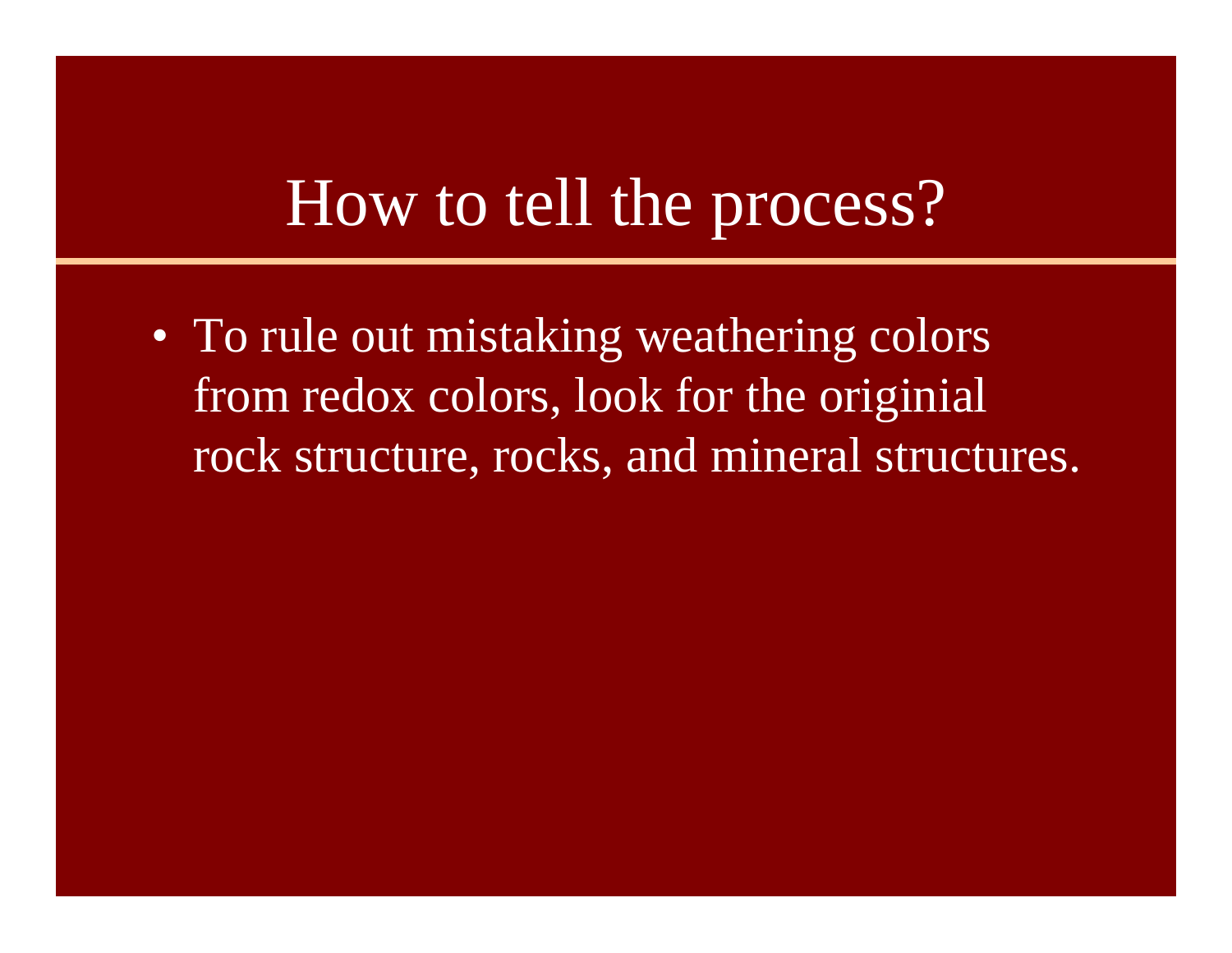#### How to Recognize Redoximorphic Features

- 1. When three colors occur within a soil horizon, and they are not associated with a rock fragment or rock structure or rock mineral weathering.
- 2. The soil matrix is usually gray or brown.
- 3. The color lighter (higher value) or grayer (lower chroma) than the soil matrix is the depletion.
- 4. The color right next to the depletion that is redder, oranger, or yellower than the matrix is the concentration.
- 5. Redox features gradually change colors.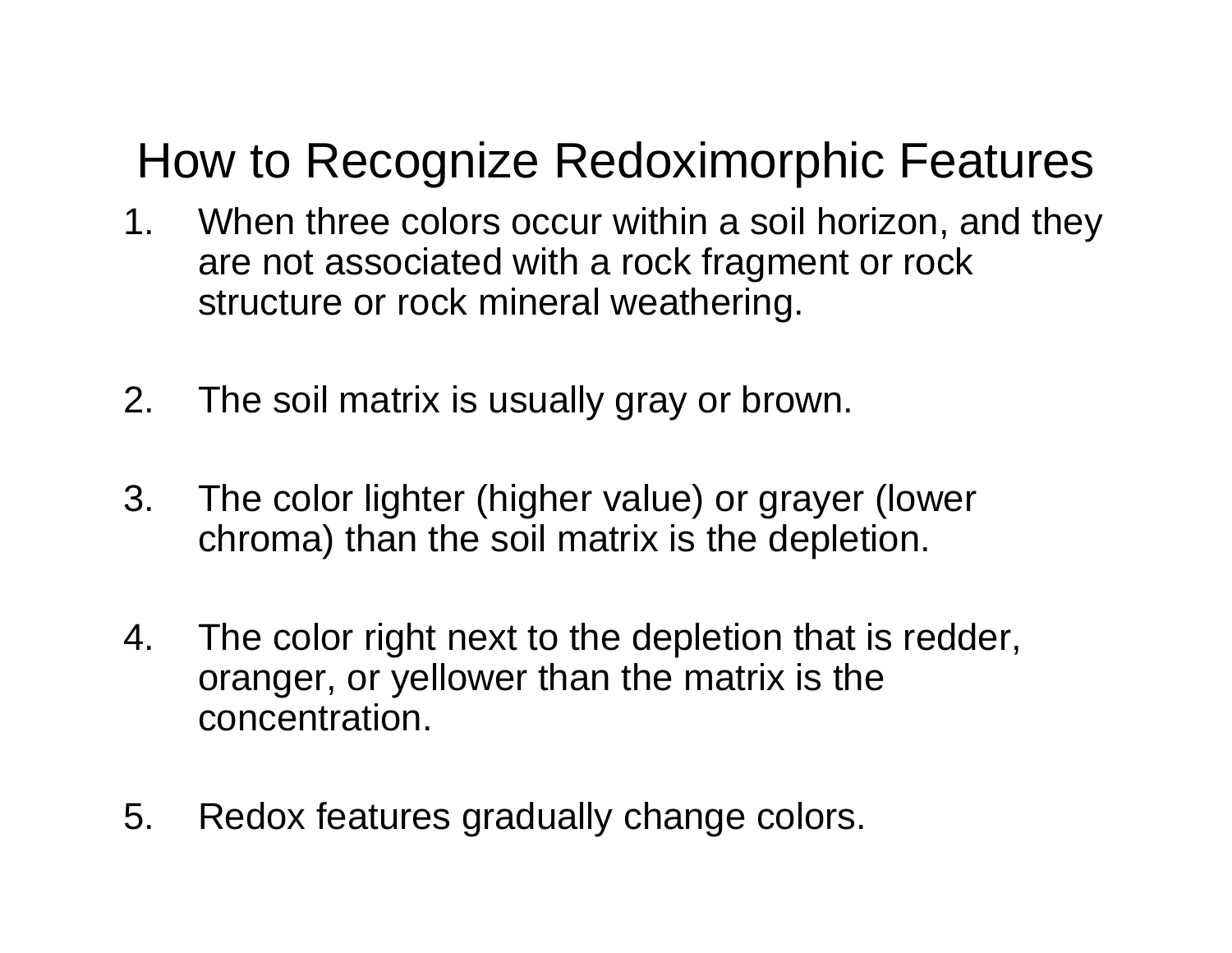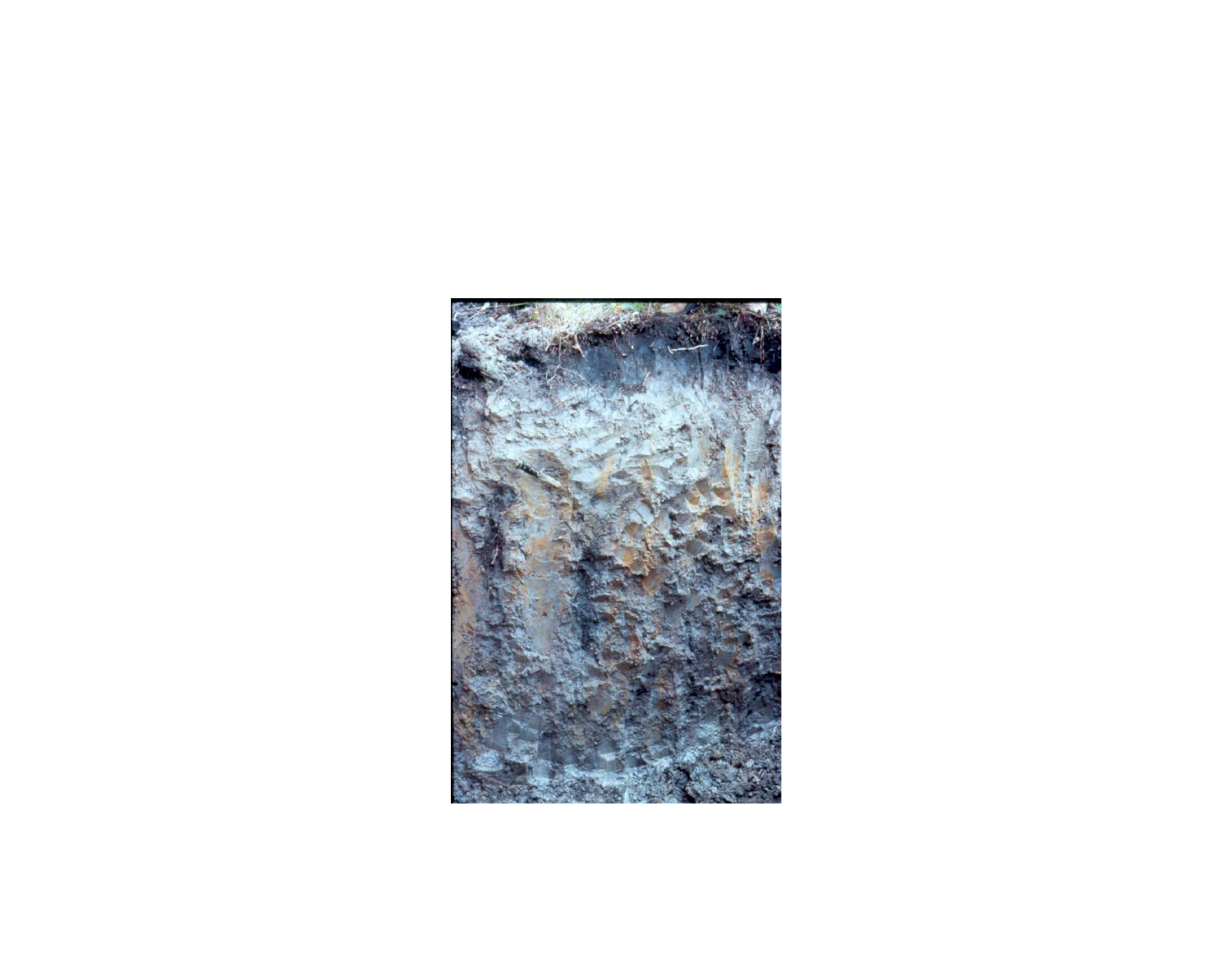# Redox Depletions

#### A review of their formation



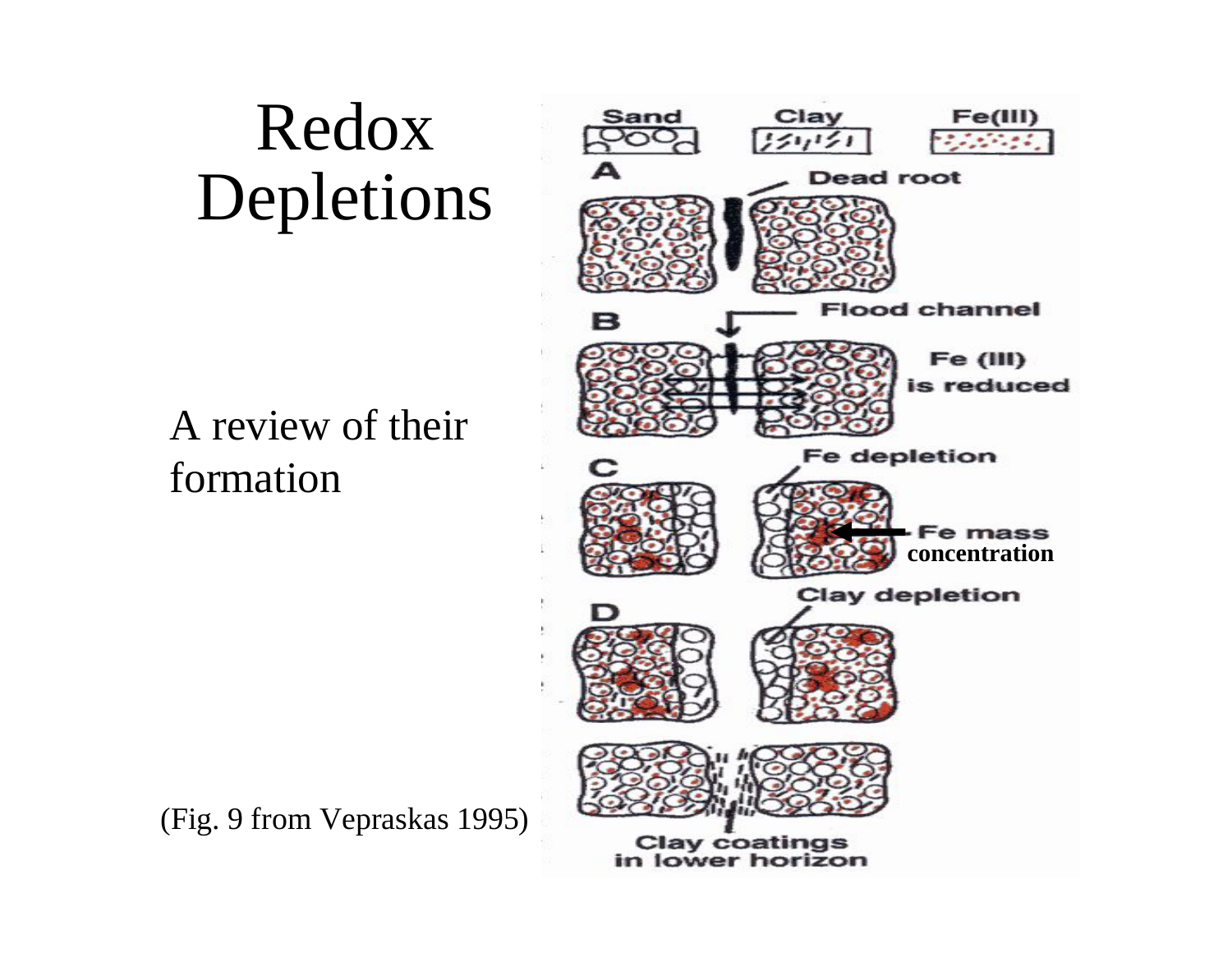### Redox Concentrations

#### A review of their formation

(Fig. 9 from Vepraskas 1995)

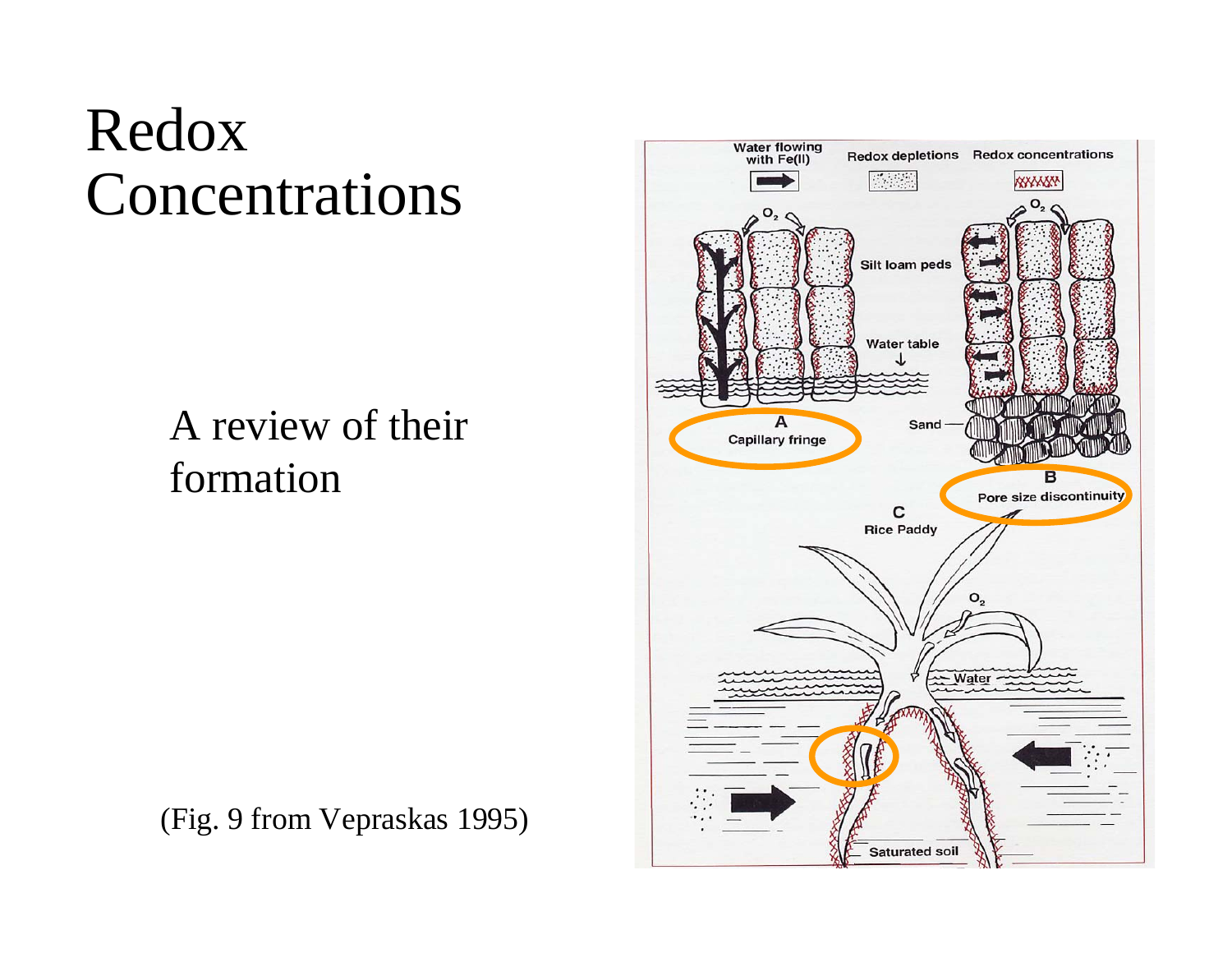### Redox Features Conc. and Depl. formation



Formation of redox depletions and concentrations along root channels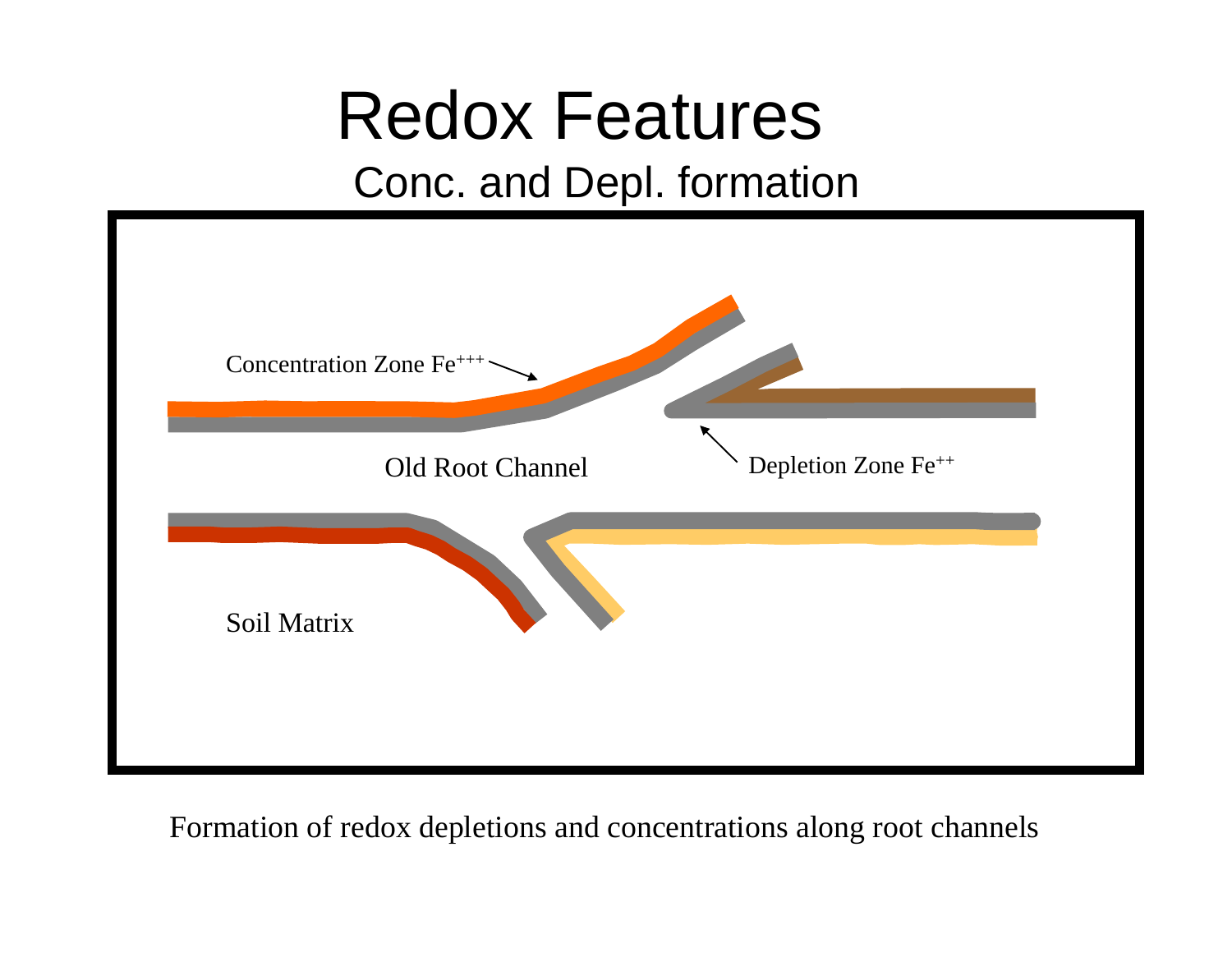## Endosaturation



evidence of an apparent water table in all layers from 2m up through the upper saturated layer

**Water from below (endo)**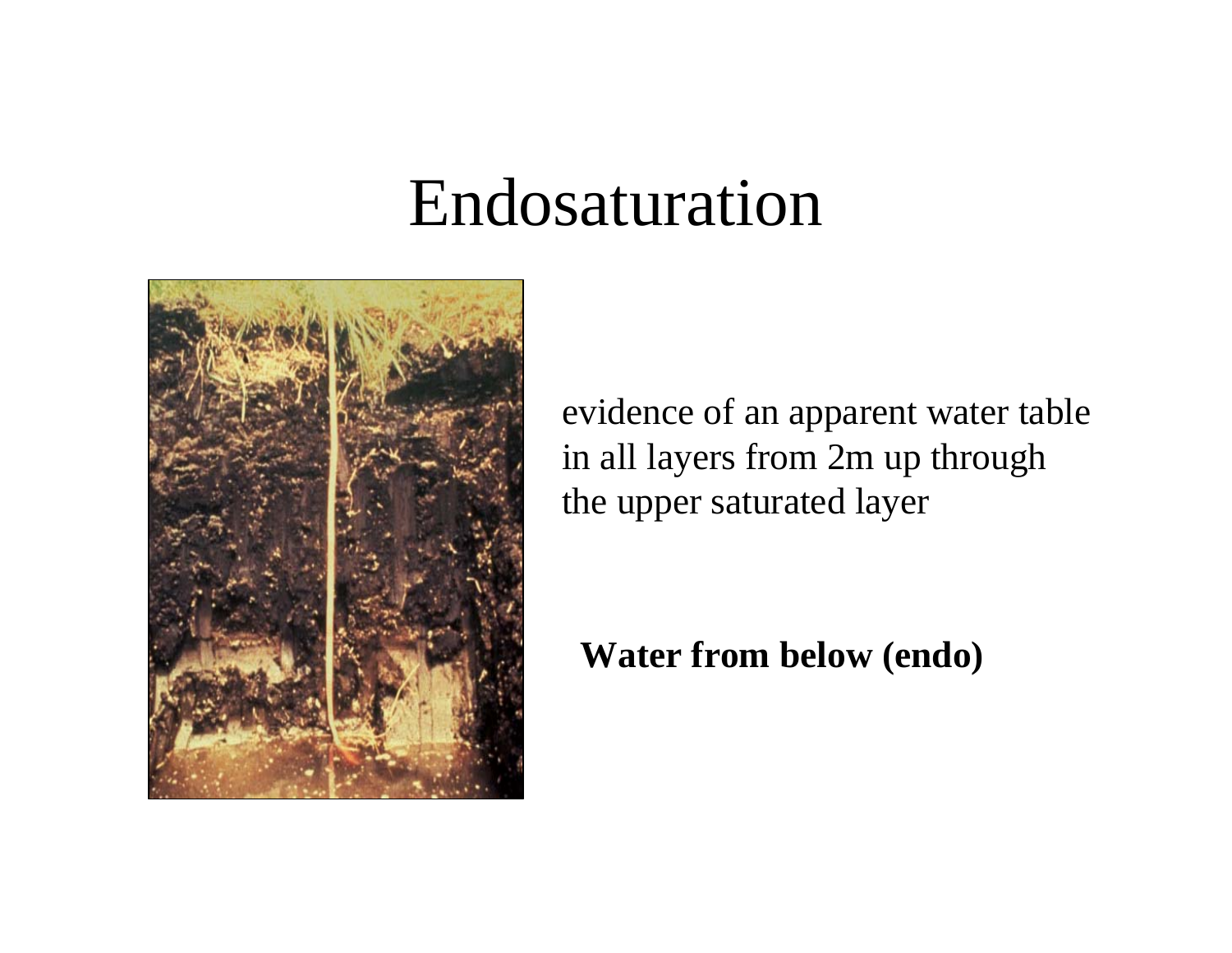### Episaturation **Water from on top (epi)**



$$
\begin{array}{c}\nAp \\
BA\n\end{array}
$$

Evidence of apparent water table in a horizon above an unsaturated horizon

#### Bt

E/BtcThis horizon is seasonallysaturated from perched water

Btx

Fragipan = Perching horizon, unsaturated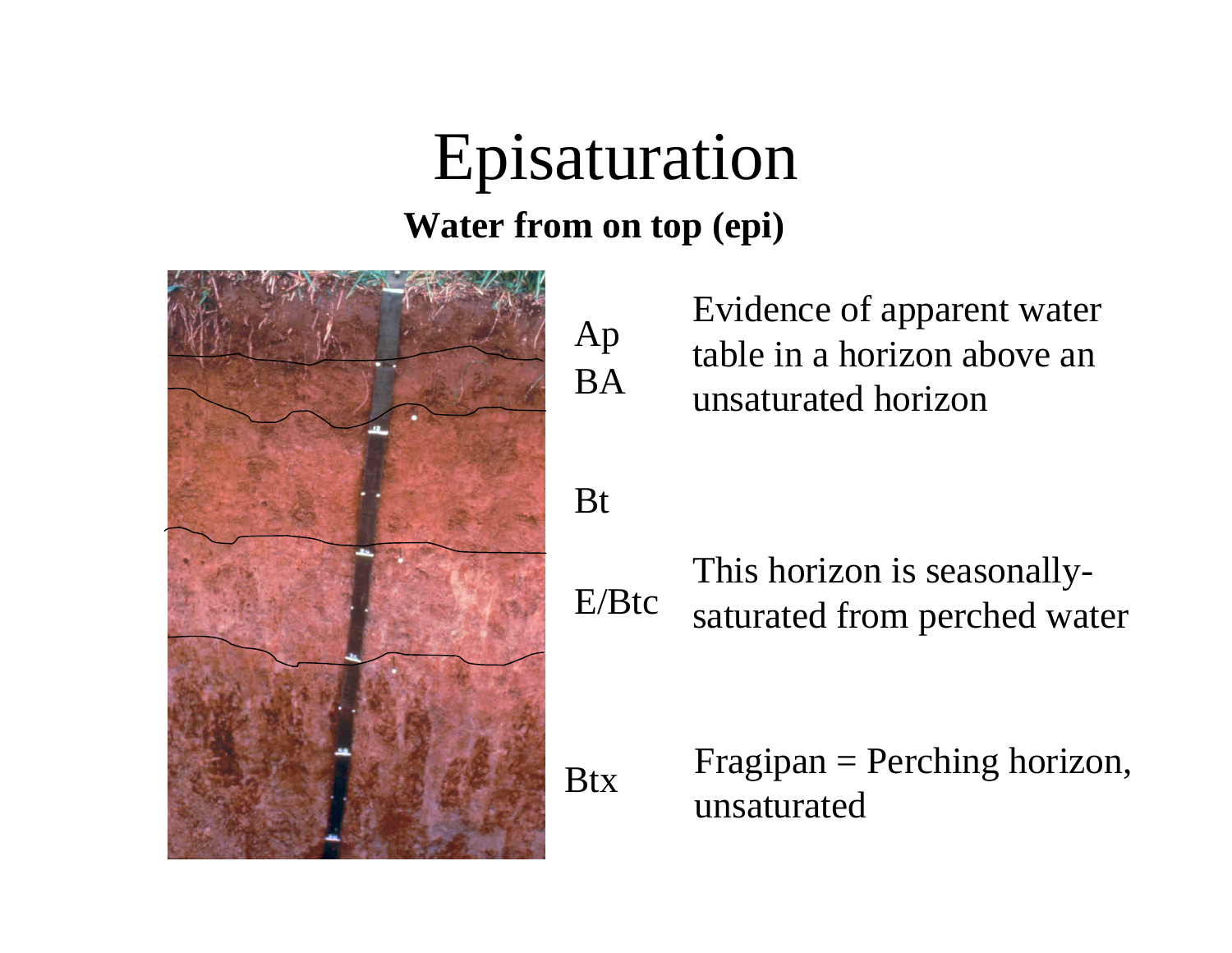# NOTE:

- 1. Older depletions can become reoxidized or replenished in oxidized Fe, leaving the concentrations behind. This is often seen in coastal plain soils, when a horizon has concentrations but no depletions, but the horizon below has both.
- 2. Manganese and Fe can become cemented if the concentration gets high enough, as it did in many past climates. The concretions left behind may not tell us much about today's soil climate, but soft black Mn-Fe masses and thin black aggregate coatings tell us that the soil reduction processes are current.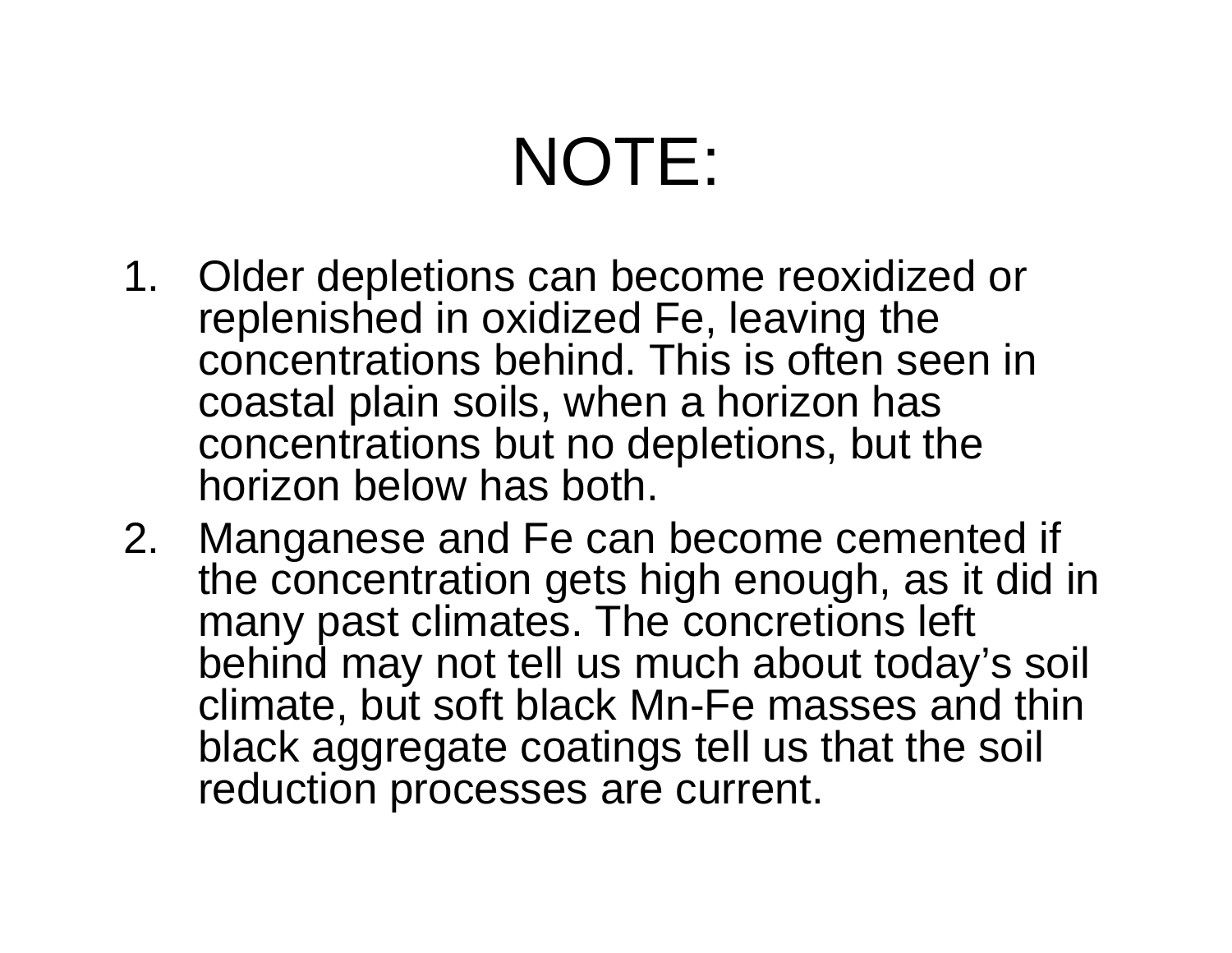#### How to Recognize Lithochromic Colors

- 1. Use a hand lens to see if the color pattern has sharp edges. Rocks and minerals weathering in place often do not change color gradually.
- 2. See if the color pattern can be extracted with a knife.
- 3. Look for rock fragments and rock-controlled structure.
- 4. Redox features should cross rock-structural boundaries, while L. C. should follow the rock-structure or mineral cleavage plains.
- 5. Coastal plains sediments have no rock structure but the color patterns often follow stratification from the original depositions and subsequent secondary mineral precipitation of Mn and Fe leached from above.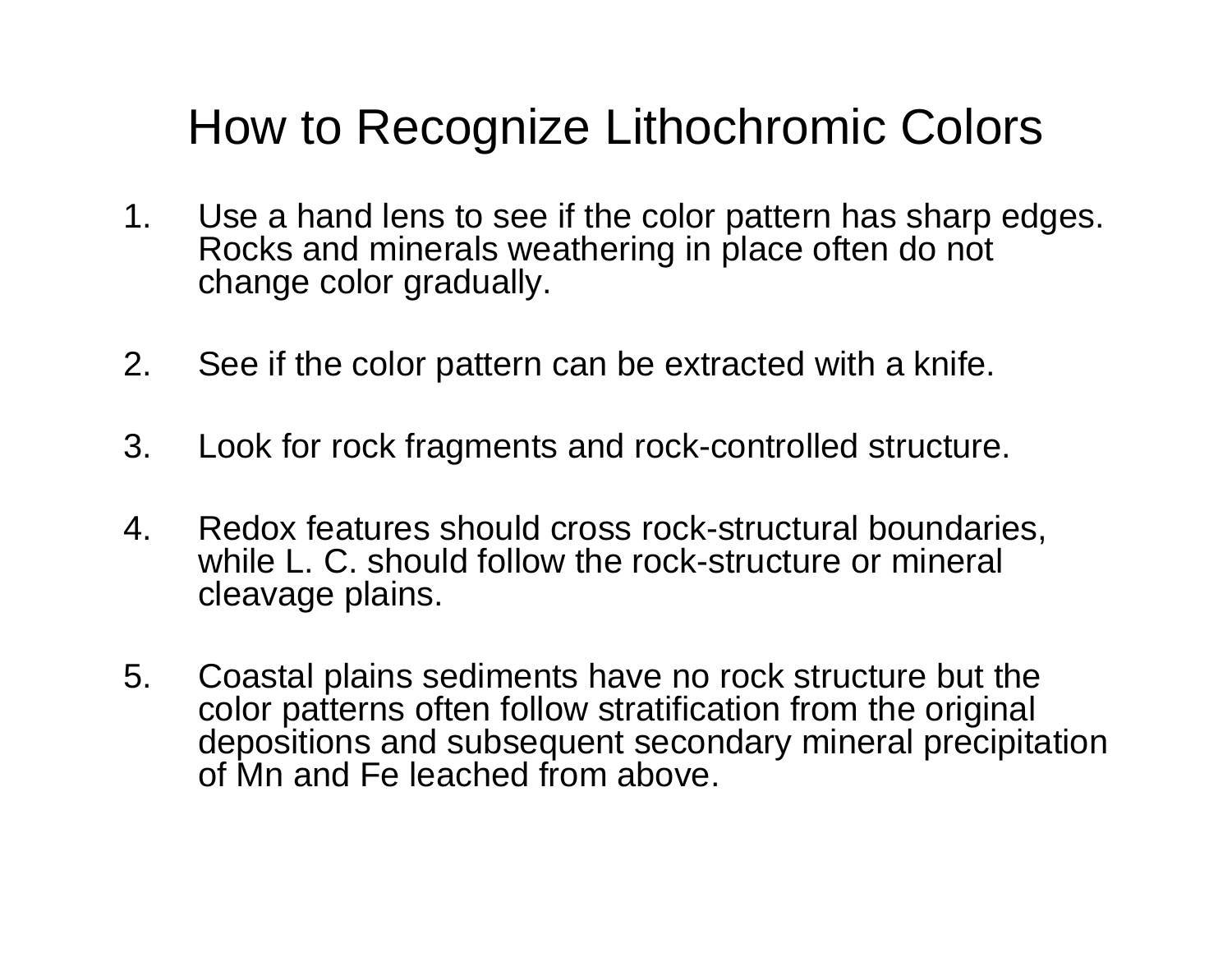# Oxidative Color Change Processes

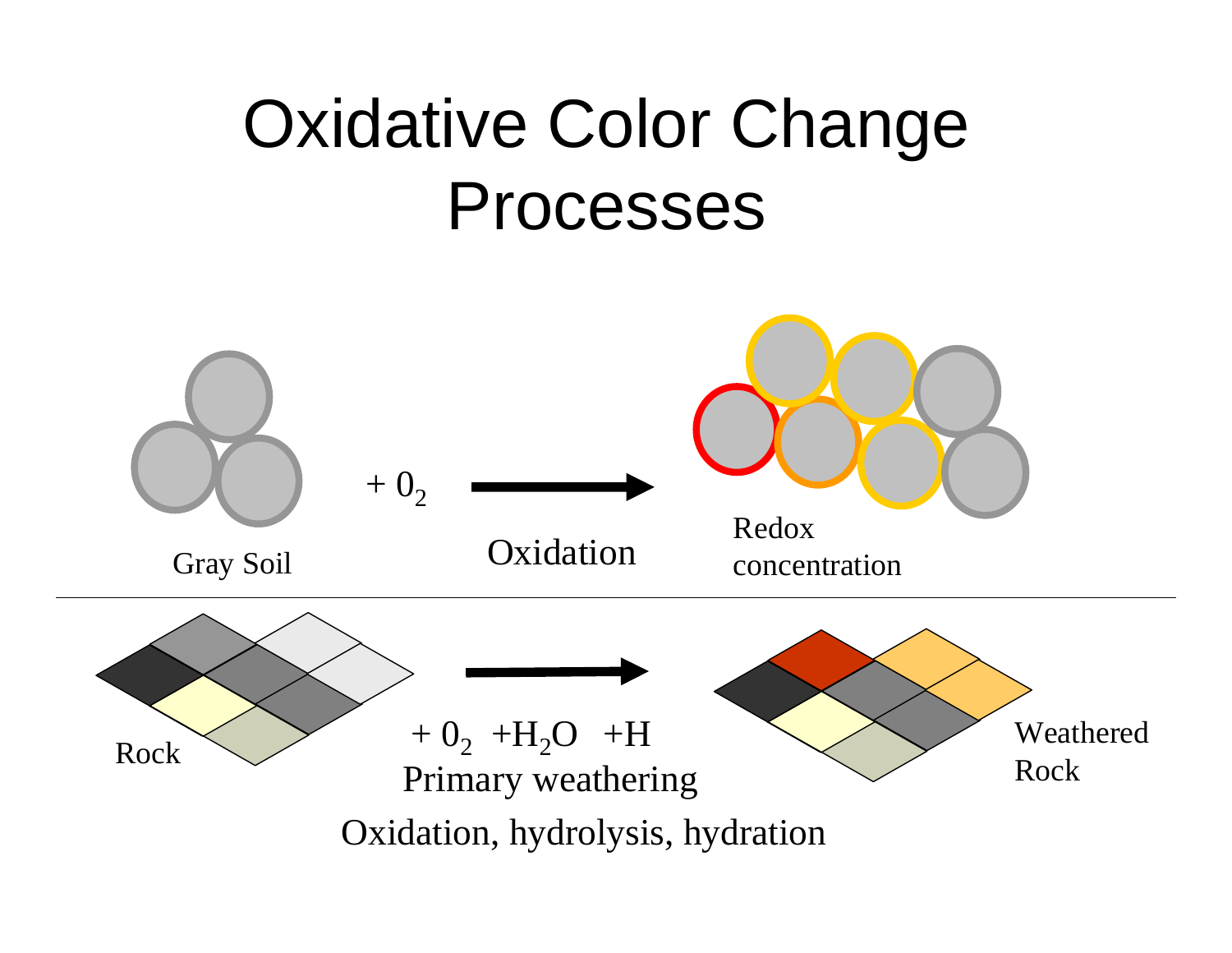# Lithochromic colors

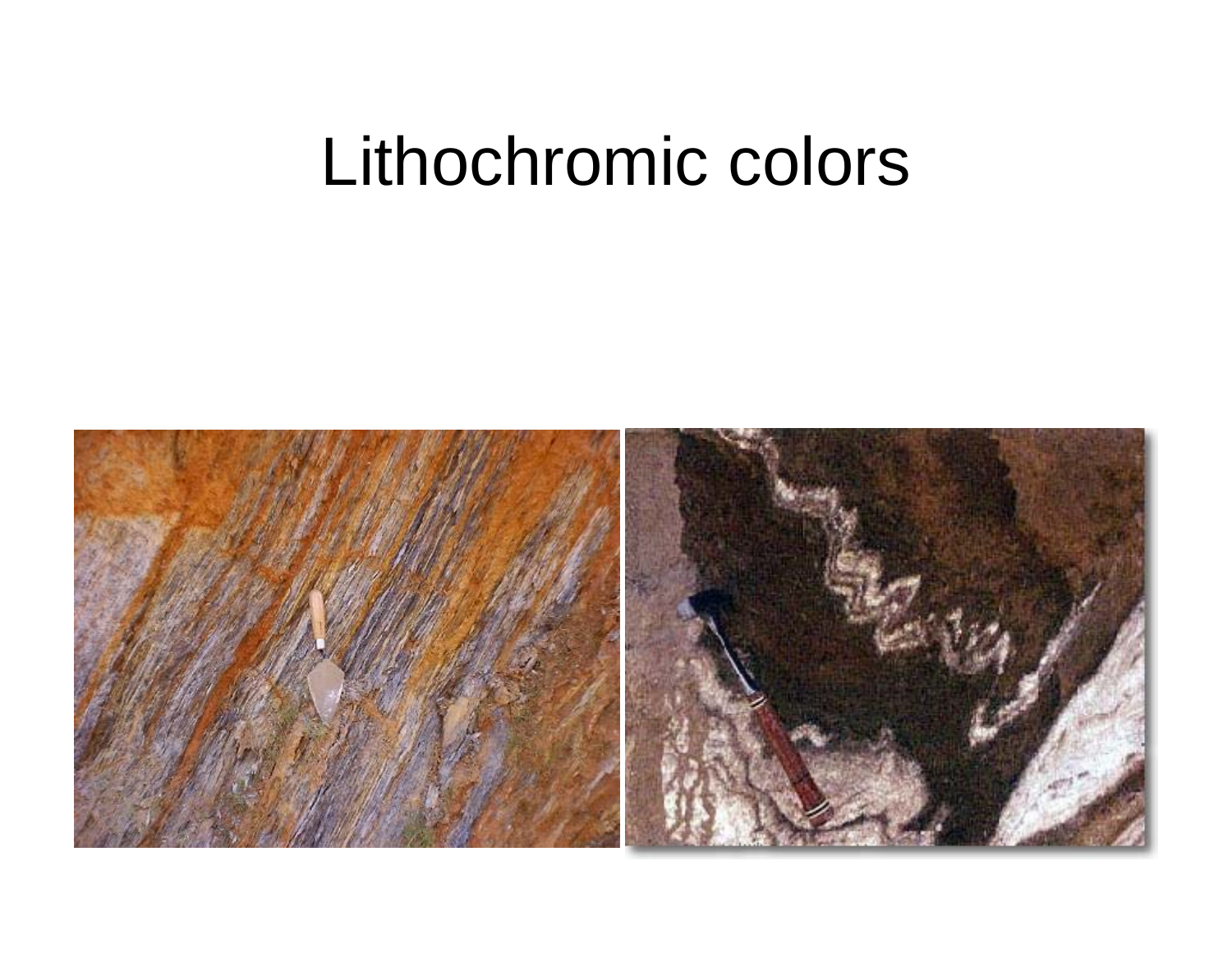## Lithochromic Colors and Mottles

• Color patterns (may be any color from white to gray to black to red) inherited from minerals released from weathering of rock